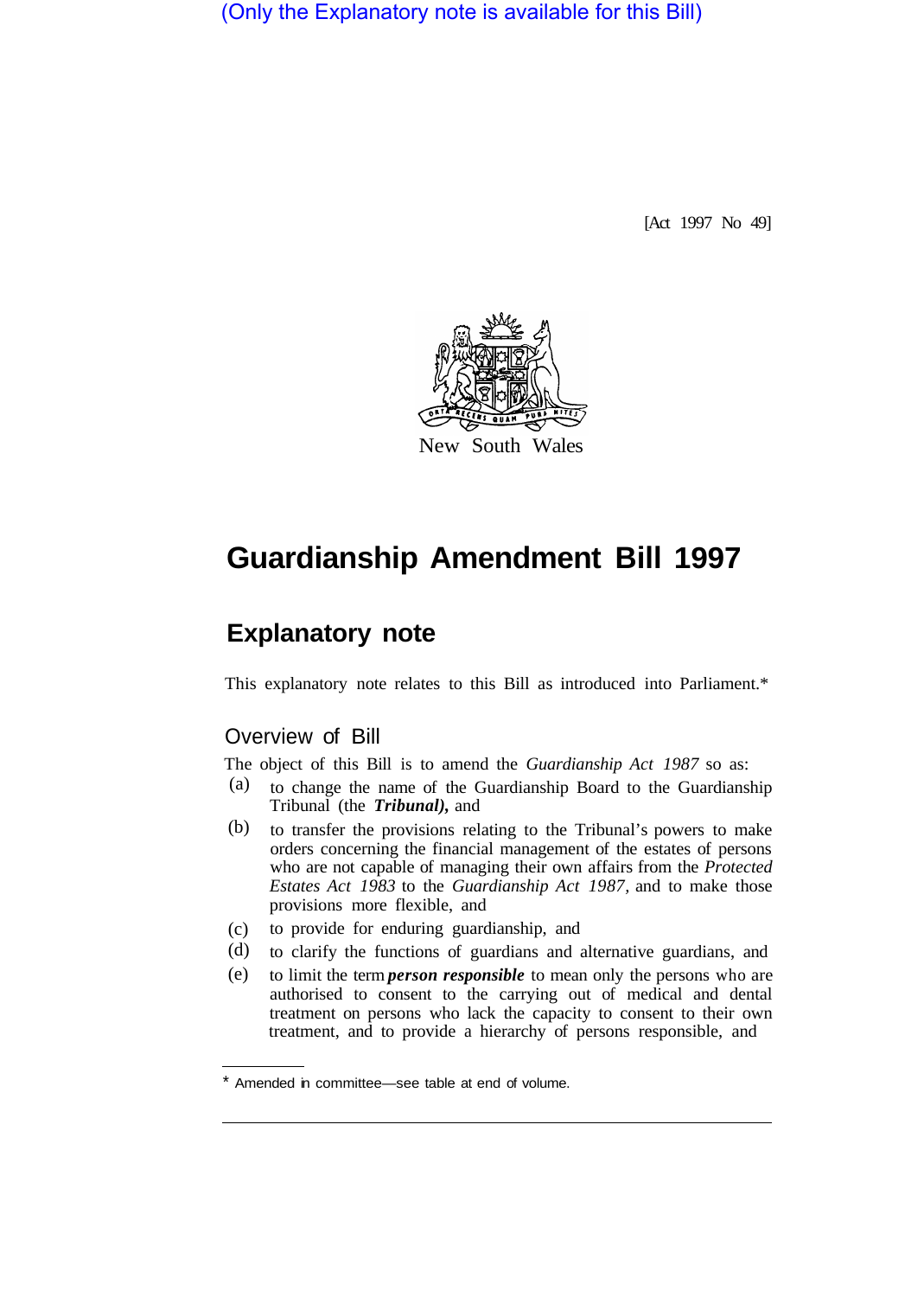Explanatory note

- (f) to provide for reciprocal arrangements with other jurisdictions in relation to guardians and financial managers, and
- (g) to allow the Tribuna1 to authorise (in certain circumstances) the participation in clinical trials of persons who lack the capacity to consent to their own medical and dental treatment, and
- (h) to make miscellaneous amendments relating to proceedings of the Tribunal, and
- (i) to make other minor and consequential amendments.

The Bill also makes consequential amendments to the *Protected Estates Act 1983* and certain other Acts.

# Outline of provisions

**Clause 1** sets out the name (also called the short title) of the proposed Act.

**Clause 2** provides for the commencement of the proposed Act on a day or days to be fixed by proclamation.

**Clause 3** is a formal provision giving effect to the amendments to the *Guardianship Act 1987* set out in Schedule 1.

**Clause 4** is a formal provision giving effect to the amendments to the *Protected Estates Act 1983* set out in Schedule 2.

**Clause 5** is a formal provision giving effect to the amendments to the Acts set out in Schedule 3.

### **Schedule 1 Amendment of Guardianship Act 1987**

# **Terms—Guardianship Tribunal, "person responsible", "guardianship order", "person in need of a guardian" and "party"**

At present, the name of the body that (among other things) hears and determines applications for guardianship orders made under the *Guardianship Act 1987 (the Act)* is the "Guardianship Board". That name is changed to the "Guardianship Tribunal" to reflect the quasi-judicial nature of the body's functions (Schedule 1  $[1]$ ,  $[2]$ ,  $[39]$  and  $[47]$  and (in part)  $[3]$ ).

Explanatory note page 2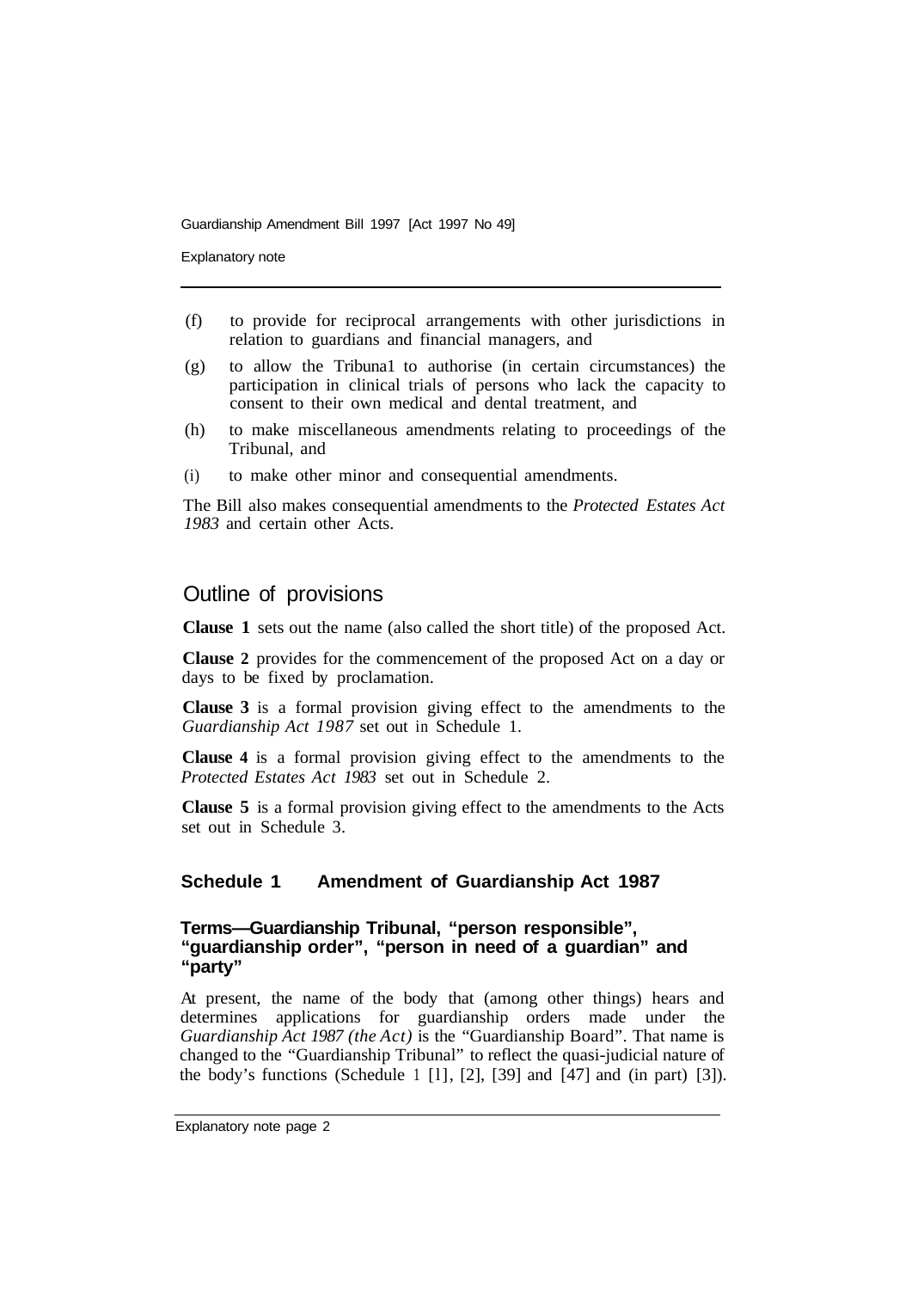Explanatory note

The Act currently uses the term *person responsible* to denote the person who is authorised under the Act to exercise various functions in relation to another person. Part of Schedule 1 [5] removes the definition from section 3 *("person responsible* has the meaning given by section 3A") where it operates for the purposes of the whole Act, and Schedule 1 [7] omits section 3A. Part of Schedule 1 [28] inserts the definition *("person responsible* has the meaning given by section 33A") in section 33, where it operates only for the purpose of Part 5 (Medical and dental treatment). Schedule 1 [32] inserts the proposed section 33A. The effect is that the term refers only to the persons who are authorised to consent to the carrying out of medical and dental treatment on persons who lack the capacity to consent to their own treatment. The term has the same meaning as that previously given it by section 3A—it sets out a hierarchy of persons from whom the person responsible for a particular person is to be ascertained. However, proposed section 33A (5) provides that if a person who is a person responsible for another person declines in writing to exercise his or her functions as such, or a medical practitioner or other person qualified to give an expert opinion on the person's condition certifies in writing that the person is not capable of carrying out those functions, the person next in the hierarchy becomes the person responsible.

Schedule 1 [12] and [14] make consequential amendments.

Section 7 of the Act currently defines the terms *guardianship order* and *person in need of a guardian* for the purposes of Part 3 (Guardianship orders) only. As the terms will also be used elsewhere in the Act, Schedule 1 [11] removes the definitions from section 7 and Schedule 1 [3] (in part) inserts them in section 3 (l), where they will have effect for the purposes of the Act as a whole.

Section 3 (1) currently defines *party* in terms of proceedings before the Board in respect of an application under the Act. Schedule 1 [5] (in part) repeals that definition and Schedule 1 [8] (in part) inserts proposed section 3F, which specifies the persons who are parties to proceedings before the Tribunal in relation not only to applications but also in relation to the various reviews that the proposed Act empowers the Tribunal to carry out (eg a review of the appointment of an enduring guardian).

# **Enduring guardians**

Schedule 1 [9] inserts proposed Part 2 (Appointment of enduring guardians), containing proposed sections 5–6N.

Proposed section 5 provides definitions for the purpose of the proposed Part.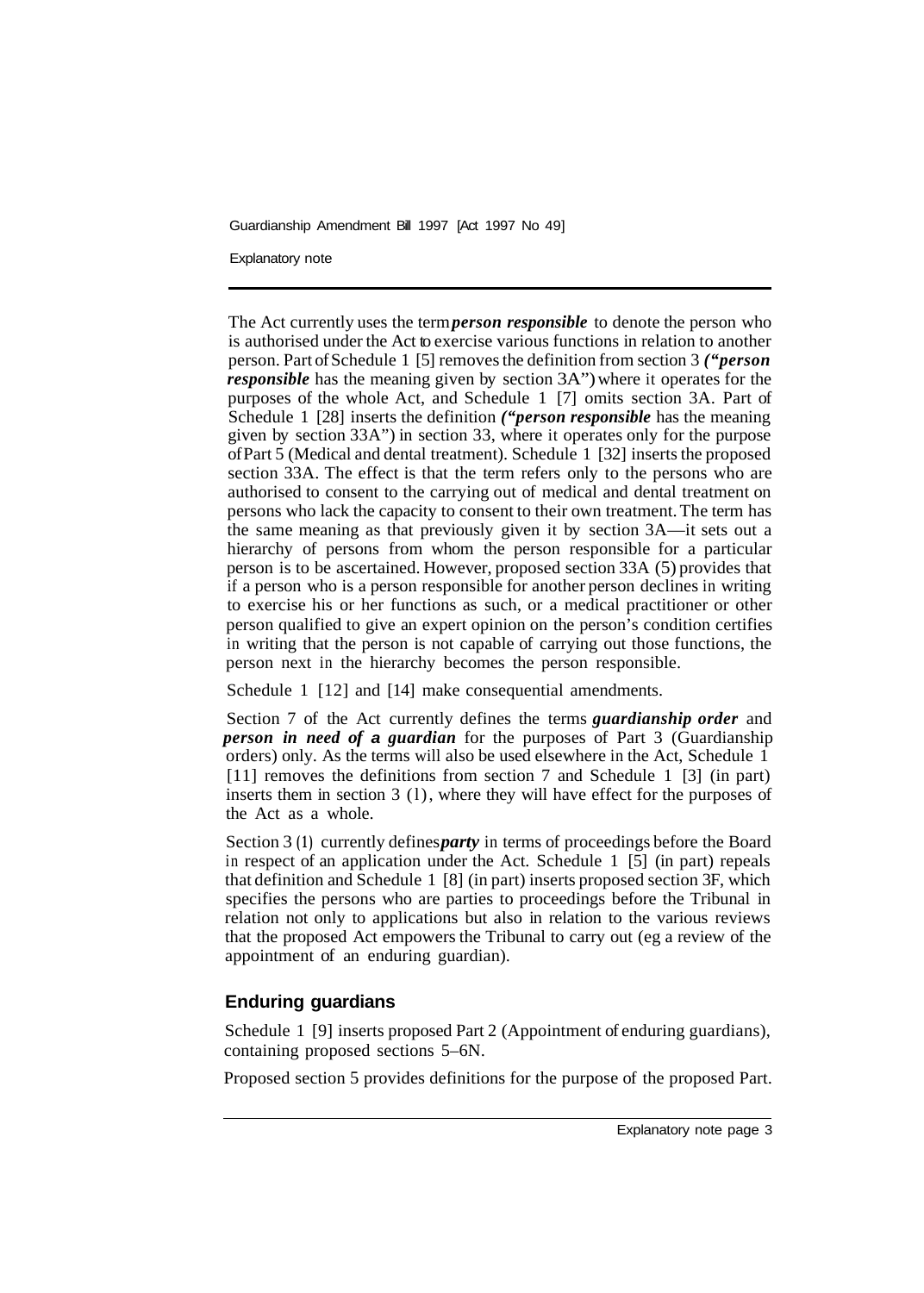Explanatory note

Proposed section 6 permits a person of or above the age of 18 years to appoint another person as his or her enduring guardian.

Proposed section 6A specifies the circumstances in which the appointment of an enduring guardian takes effect.

Proposed section 6B identifies the persons who are not eligible to be appointed as enduring guardians (that is, persons aged less than 18 years and persons who have any responsibility for, or involvement in, the medical care or treatment of the person appointing the enduring guardian).

Proposed section 6C specifies the way in which the appointment is to be made.

Proposed section 6D provides for the appointment of 2 or more enduring guardians (either jointly with the same functions or separately with different functions).

Proposed section 6E sets out the functions that an enduring guardian is to exercise.

Proposed section 6F confers ancillary powers on an enduring guardian.

Proposed section 6G provides that the actions of an enduring guardian on behalf of the person who appointed the enduring guardian have effect as the actions of the appointor.

Proposed section 6H enables a person who appointed an enduring guardian to revoke the appointment.

Proposed section 6I makes it clear that any authority conferred on a person appointed as an enduring guardian to exercise a function under the appointment is suspended for the duration of any guardianship order under Part 3. It also provides that any purported appointment of an enduring guardian by a person under guardianship is of no effect.

Proposed section 6J allows the Tribunal to review the appointment of an enduring guardian, and requires it to do so on the request of any person who (in the opinion of the Tribunal) has a genuine concern for the welfare of the person who made the appointment.

Proposed section 6K permits the Tribunal to revoke or confirm (with or without variation) the appointment of an enduring guardian. However, an appointment may be revoked only at the request of the enduring guardian or if the Tribunal is satisfied that it is in the best interests of the appointor that the appointment be revoked. If the Tribunal decides to revoke an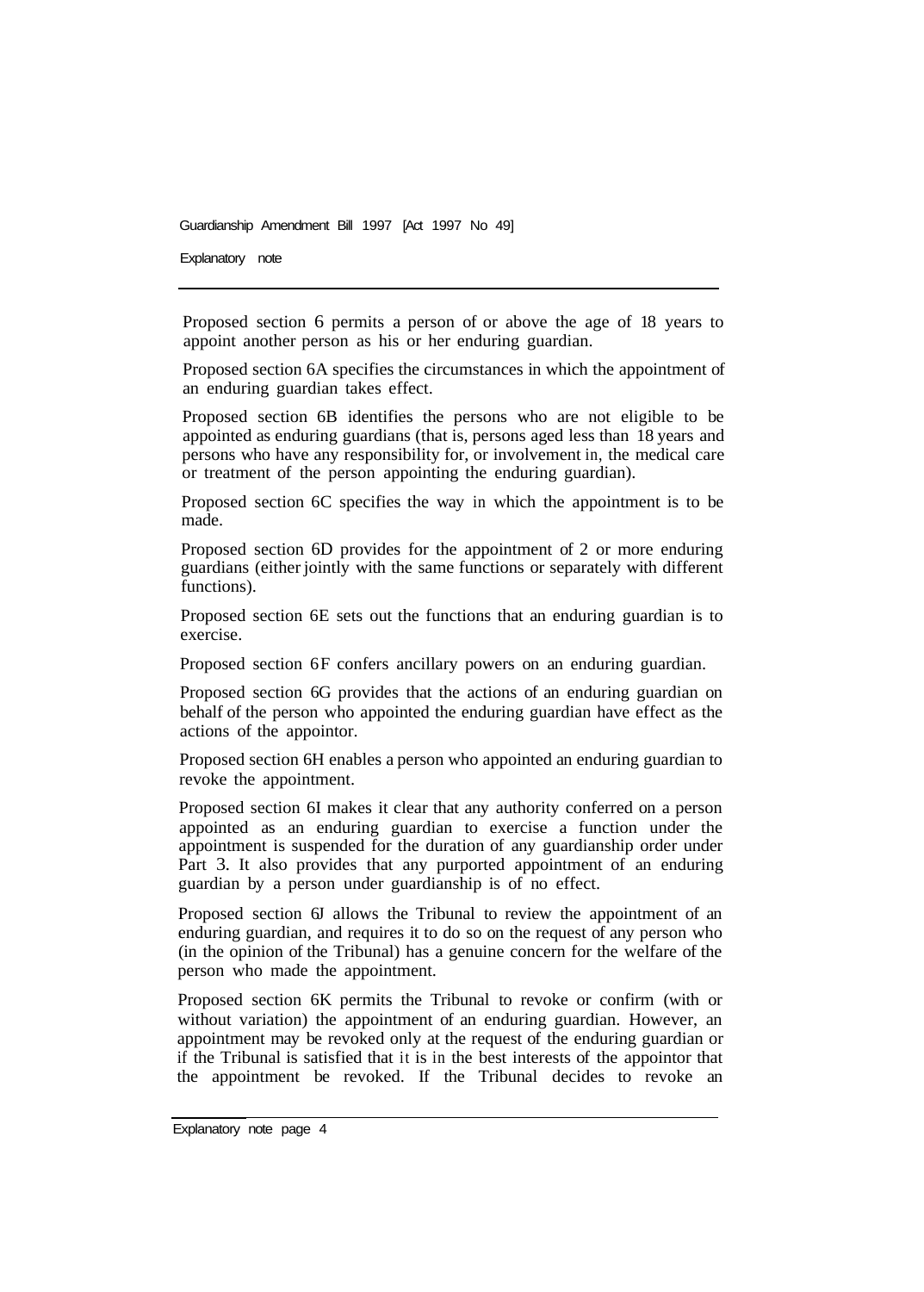Explanatory note

appointment, it may proceed as if an application for a guardianship order under Part 3 or a financial management order under Part 3A (or applications for both orders) had been made in respect of the person who appointed the enduring guardian.

Proposed section 6L formally empowers the Supreme Court to review the appointment of an enduring guardian.

Proposed section 6M specifies the circumstances in which the Tribunal may declare that the appointment of an enduring guardian has effect.

Proposed section 6N is an evidentiary provision relating to the question of whether, at any particular time, the appointor of an enduring guardian was a person in need of a guardian.

Schedule 1 [3] (in part) inserts a definition of *enduring guardian* in section 3 (1) for the purposes of the Act. Schedule 1 [4] amends the definition of *guardian* in that section to make it clear that a guardian includes an enduring guardian. Schedule 1 [6] makes a consequential amendment to the definition *of person under guardianship.* Schedule **1** [10] amends the heading to Part 3 to make it clear that the Part deals only with guardianship orders, not guardianship in general.

# **Amendments relating to guardianship under a guardianship order**

**Applications for guardianship orders.** Schedule 1 [13] requires the applicant for a guardianship order to serve a copy of the application on each other party to the proceedings before the Tribunal in respect of the application.

**Increase in term of guardianship order.** Schedule 1 [17] amends section 18 so as to permit the Tribunal, in certain circumstances, to make an initial guardianship order that has effect for up to 3 years (the current limit is **1** year) and to renew a guardianship order for a period of up to 5 years (currently limited to 3 years). The Tribunal must be satisfied that the person the subject of the order has permanent disabilities and is unlikely to become capable of managing his or her person and that there is a need for an order of longer duration than can otherwise be made.

**Appointment of more than one guardian.** Schedule 1 [16] repeals and re-enacts section 16 (3) (and inserts proposed section 16 (4)) to make it clear that 2 or more guardians of a person may be appointed jointly (with the same function) as well as separately (with different functions).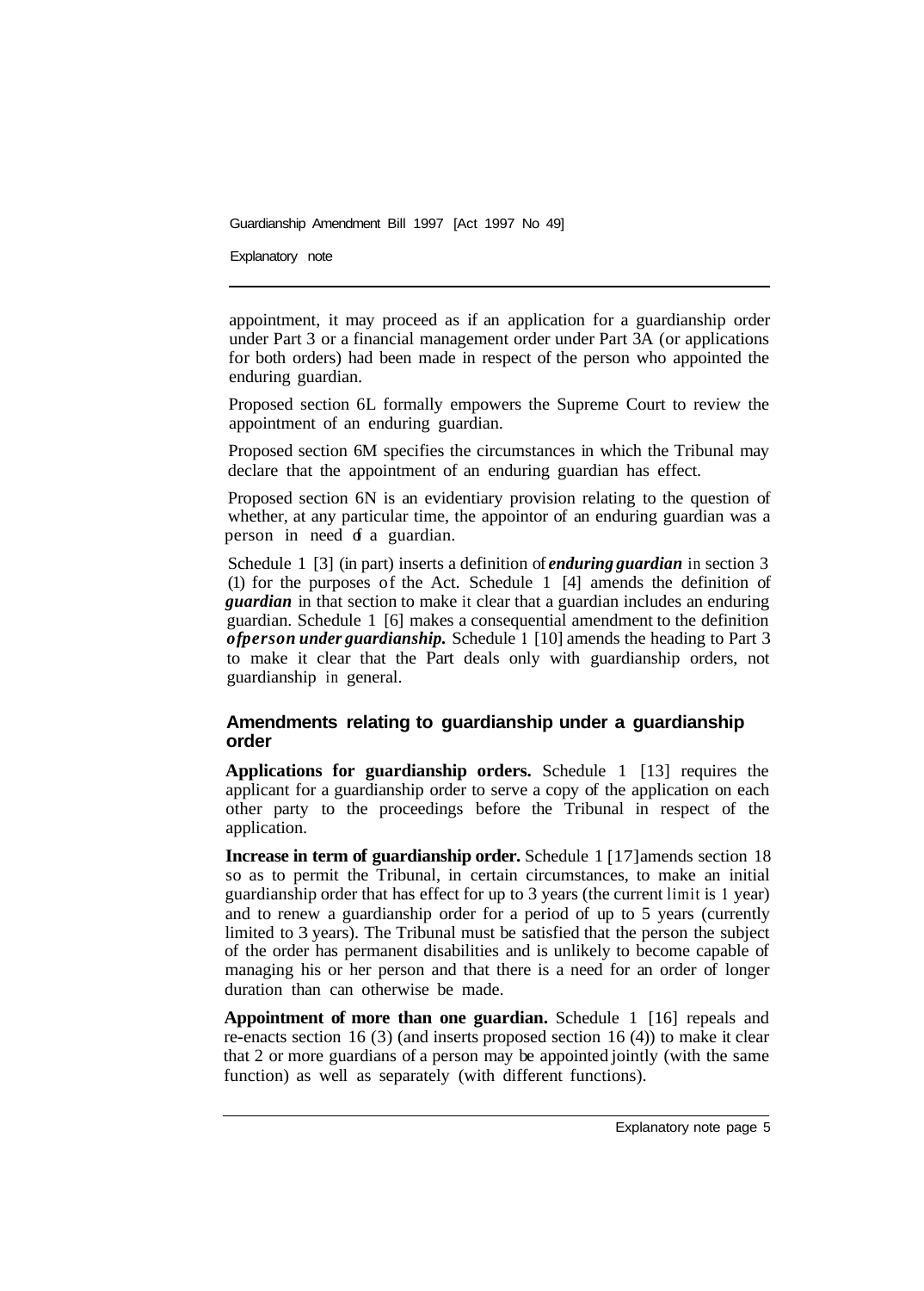Explanatory note

**Alternative guardians.** Schedule 1 [18] amends section 20 to make it clear that if 2 or more persons are appointed guardians of a person, alternate guardians may be appointed in respect of those guardians, regardless of whether the original guardians are appointed jointly or separately. Schedule 1 [19] makes a consequential amendment.

**Relationship of guardian and person under guardianship. Schedule 1 [20]** repeals section 21 **(1)** (b), which specifies the functions of a guardian of a person the subject of a plenary guardianship order by reference to the *Minors (Property and Contracts) Act 1970.* The paragraph is re-enacted to provide, instead, that the guardian has all the functions of a guardian of the person the subject of the order that a guardian has at law or in equity.

Schedule 1 [21] inserts a new subsection (2A) in section 21 to make it clear that a guardian has the power (subject to any conditions specified in the relevant guardianship order) to do, on behalf of the person under guardianship, all the things that that person could do if he or she had the legal capacity to do so. Under proposed section 21C (as inserted by Schedule 1 [22]), the guardian's actions on behalf of that person have effect as the actions of the person.

**Additional powers of guardians.** Schedule **1** [22] inserts proposed sections 21A and 21B (as well as proposed section 21C referred to above). Proposed section 21A permits the making of a guardianship order that confers power on the guardian or another specified person (or person of a specified class of persons) or a person authorised by the guardian to take measures or actions specified in the order to ensure that the person under guardianship complies with the decisions of the guardian.

Proposed section 21B confers ancillary powers on guardians in the same way that proposed section 6F confers those powers on an enduring guardian.

**Death of guardian.** Schedule 1 [23] inserts proposed section 22A, which specifies who is to exercise the functions of the guardian of a person under guardianship if the guardian dies.

**Assessment of person under guardianship.** At present, section 24 requires an assessment of the person under guardianship, and of the operation of the relevant guardianship order, to be made within the first half of the period for which an initial continuing guardianship order has effect. Schedule 1 [25] repeals and re-enacts section 24 to remove that requirement and, instead, to give the Tribunal the option of specifying in a guardianship order that such assessments are to be made at a specified time during the currency of the order.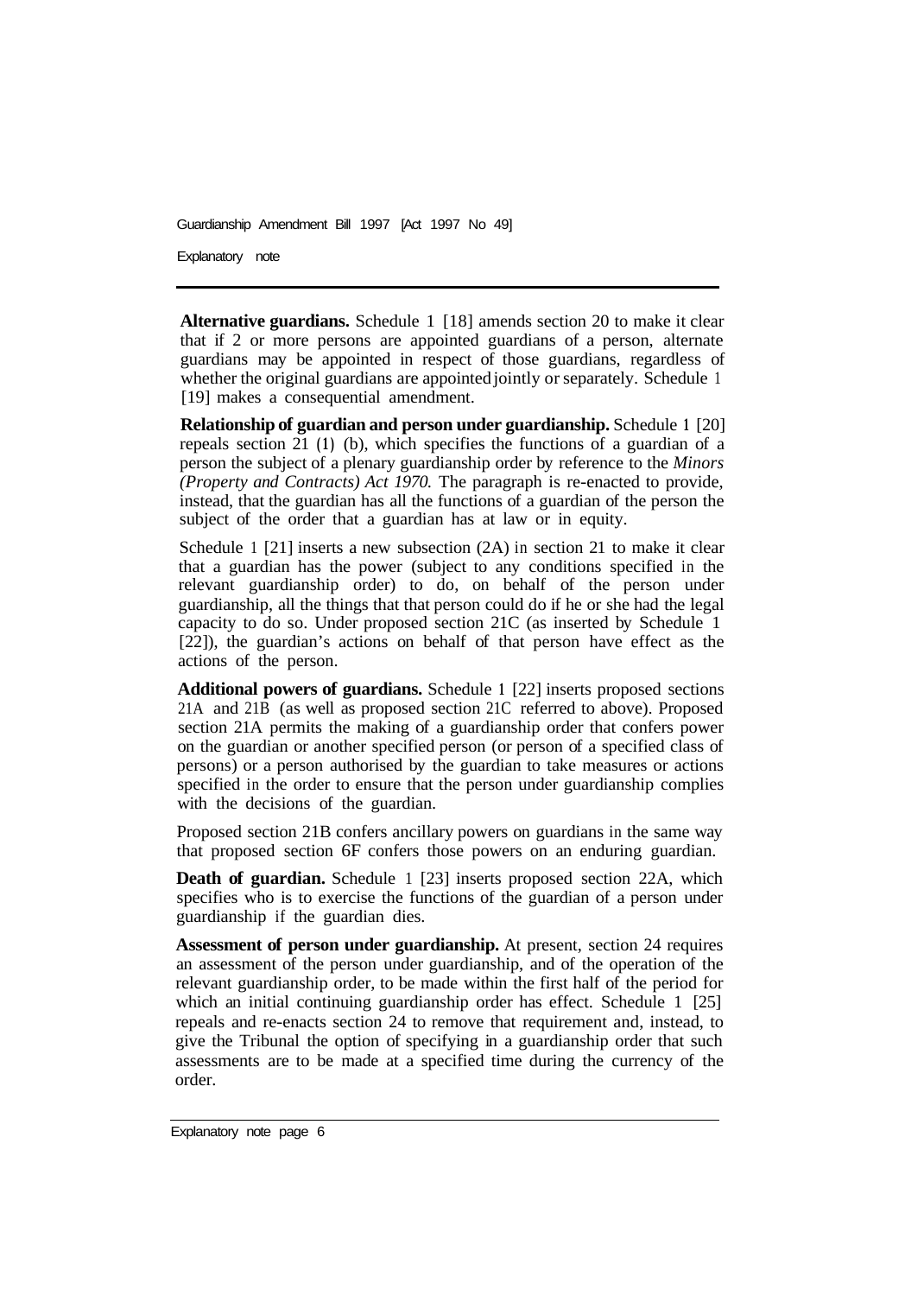Explanatory note

**Review of guardianship orders.** Schedule **1** [26] repeals and re-enacts section 25 and inserts proposed sections 25A, 25B and 25C. The substance of section 25 (which permits the review of guardianship orders on the Tribunal's own motion and requires such a review at the request of persons specified in the section and on the expiry of the period for which the order has effect) is preserved. The section as re-enacted requires notice of the review to be served on each party to the proceedings.

However, proposed section 25A provides that the Tribunal may refuse a request to review a guardianship order if the Tribunal has previously reviewed the order or if, in the opinion of the Tribunal, the request does not disclose grounds for a review. Further, under proposed section 16 (2A) (which is inserted by Schedule 1 [ 15]), the Tribunal is empowered to make a guardianship order that specifies that it will not be reviewed on expiry, but only if the order relates solely to the taking of one or more specific decisions or actions on behalf of the person under guardianship and the Tribunal is satisfied that there is no need for the order to continue after the decisions or actions have been taken.

Proposed section 25B specifies the persons who are entitled to request a review of a guardianship order.

Proposed section 25C specifies the action that the Tribunal may take on reviewing a guardianship order.

### **Financial management**

Schedule 1 [27] inserts proposed Part 3A (Financial management), containing proposed sections 25D–25U.

Proposed section 25D provides definitions for the purpose of the proposed Part. Schedule 1 [3] (in part) amends section 3 (1) so as to insert a definition of the estate of a person. Although the concept is introduced in proposed Part 3A, the term is to be used elsewhere in the Act as well.

Proposed section 25E empowers the Tribunal to make financial management 3A, the term is to be used elsewhere in the Act as well.<br>Proposed section 25E empowers the Tribunal to makefinancial management<br>orders—that is, orders that the whole or part of a person's estate (that is, the<br>property and property and affairs of the person) be subject to management under the *Protected Estates Act 1983.* 

Proposed section 25F specifies the circumstances in which a financial management order may be made.

Proposed section 25G sets out the grounds on which such an order may be made.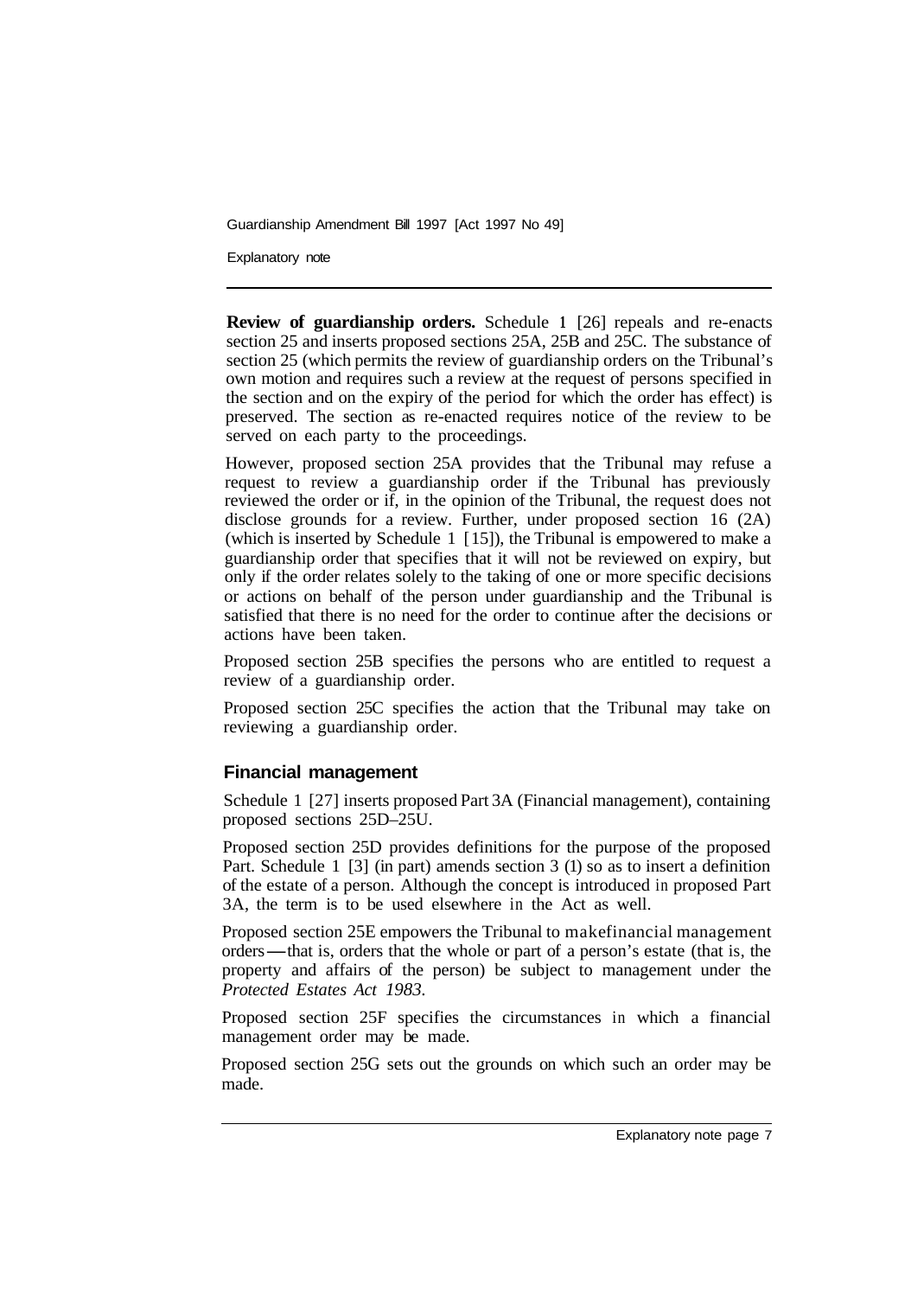Explanatory note

Proposed section 25H provides for the making of interim financial management orders.

Proposed section 25I deals with applications for financial management orders. An application may be made by any person who, in the opinion of the Tribunal, has a genuine concern for the welfare of the person who is the subject of the application.

Proposed section 25J permits the making of an application for a financial management order even if the person the subject of the application has been the subject of a previous application.

Proposed section 25K provides that the Tribunal does not have jurisdiction to make a financial management order in certain circumstances (for example, in relation to a person in respect of whose estate there is in force an order made under the *Protected Estates Act 1983* or the *Mental Health Act 1990).* 

Proposed section 25L allows the Tribunal to refer a proceeding relating to a person's capability to manage his or her affairs to the Supreme Court, but only with the concurrence of that Court.

Proposed section 25M provides for the management under the *Protected Estates Act 1983* of the property and affairs of a person in respect of whom a financial management order is made.

Proposed section 25N provides for the review of a financial management order.

Proposed section 25O allows the Tribunal to refuse to review a financial management order in certain circumstances.

Proposed section 25P specifies the action the Tribunal is to take on reviewing a financial management order.

Proposed section 25Q provides for the disposal of the estate the subject of a financial management order if that order is revoked or varied, or the appointment of a particular person as manager of the estate is revoked under proposed section 25U.

Proposed section 25R specifies the persons who are entitled to request a revocation or variation of a financial management order.

Proposed section 25S provides for the review of the appointment of a manager under a financial management order.

Proposed section 25T allows the Tribunal to refuse to review the appointment of such a manager in certain circumstances.

Proposed section 25U specifies the action the Tribunal may take on reviewing such an appointment.

Explanatory note page 8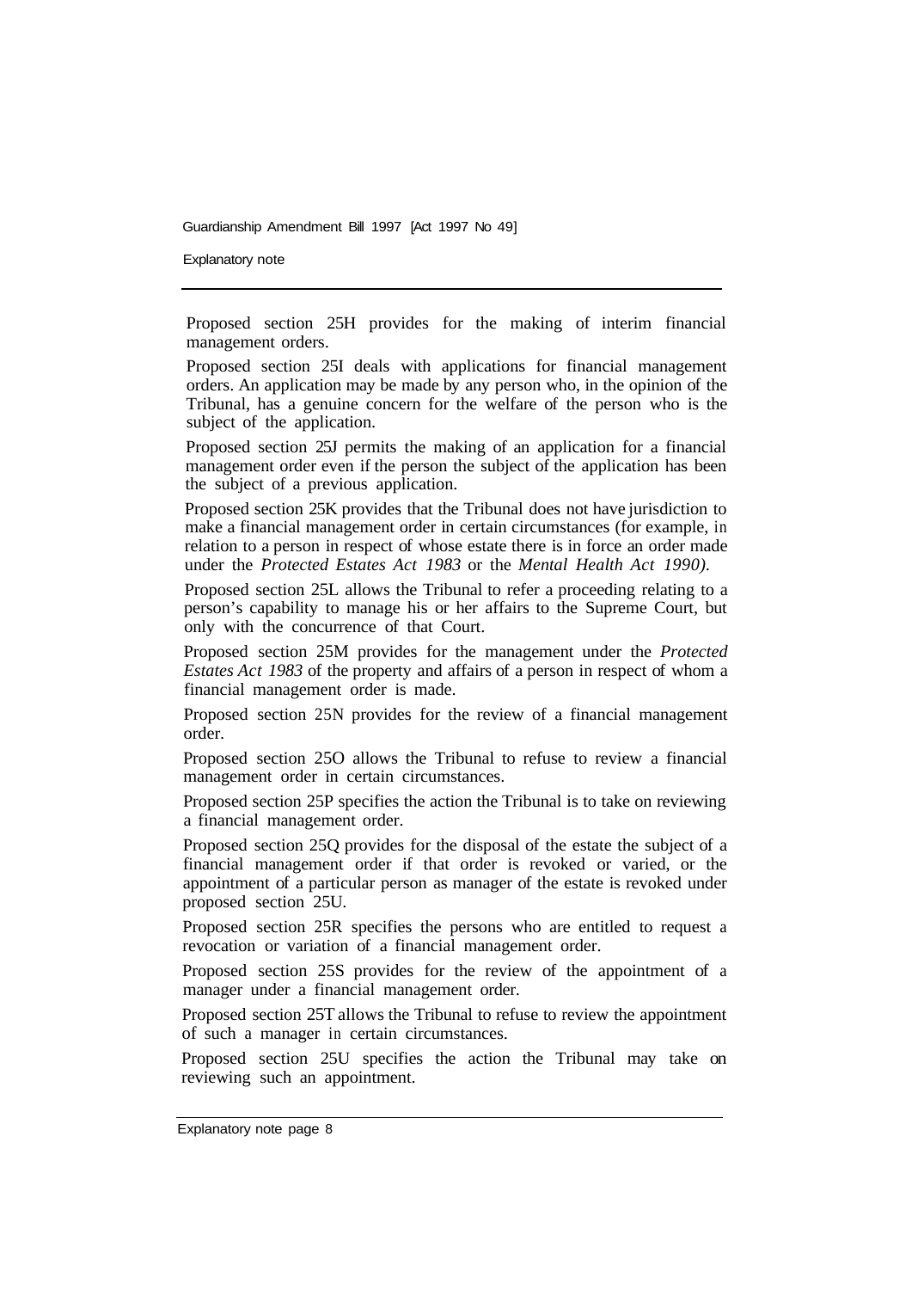Explanatory note

### **Medical and dental treatment of person under guardianship**

Schedule 1 [28] inserts in section 33 (1) a definition of *clinical trial* as a species of medical and dental treatment for the purposes of Part 5 (Medical and dental treatment) of the Act. Schedule  $1 \overline{29}$ ,  $[30]$  and  $[31]$  make consequential amendments.

At present, section 44 (2) (a) requires the Board, in considering an application for consent to the carrying out of medical or dental treatment on patients to whom Part 5 applies (that is, patients who are of or above the age of 16 years and are not capable of giving consent to the carrying out of medical or dental treatment on themselves), to have regard to the views (if any) of (among other persons) the *person responsible* for the patient concerned and any guardian of the person who has responsibility for making decisions with respect to such treatment. As such a guardian is one of the persons in the hierarchy of *persons responsible,* Schedule 1 [34] omits provision concerning the views of the guardian.

Schedule 1 [35] inserts proposed sections 45AA and 45AB. Proposed section 45AA empowers the Tribunal to give consent, in certain circumstances, to the participation in clinical trials of patients to whom Part 5 applies. The Tribunal may give the consent only if it is satisfied that (among other things) the drugs or techniques being tested in the clinical trial are intended to cure or alleviate a particular condition from which the patients suffer, that the trial will not involve any known substantial risk to the patients (or, if there are existing treatments for the relevant condition, will not involve material risk greater than the risks associated with those treatments), that it is in the best interests of a person with that condition that he or she undergo the trial and that the trial has been approved by an appropriate ethics committee.

Proposed section 45AB allows the Tribunal to delegate to the *person responsible* for a patient to whom Part 5 applies the function of granting consent to that particular patient's taking part in a clinical trial once the Tribunal has satisfied itself as to the appropriateness of the trial for people suffering from a particular condition.

At present, section 46A permits the Tribunal to authorise a guardian of a patient to whom Part 5 applies to override the patient's objection to the carrying out of certain medical or dental treatment on the patient if it is satisfied that the patient has, on a previous occasion, objected to the carrying out of similar treatment on the patient. Schedule 1 [36] amends section 46A to require, instead, that the Tribunal be satisfied that any objection of the patient will arise because of the patient's lack of understanding of the nature of, or reason for, the treatment.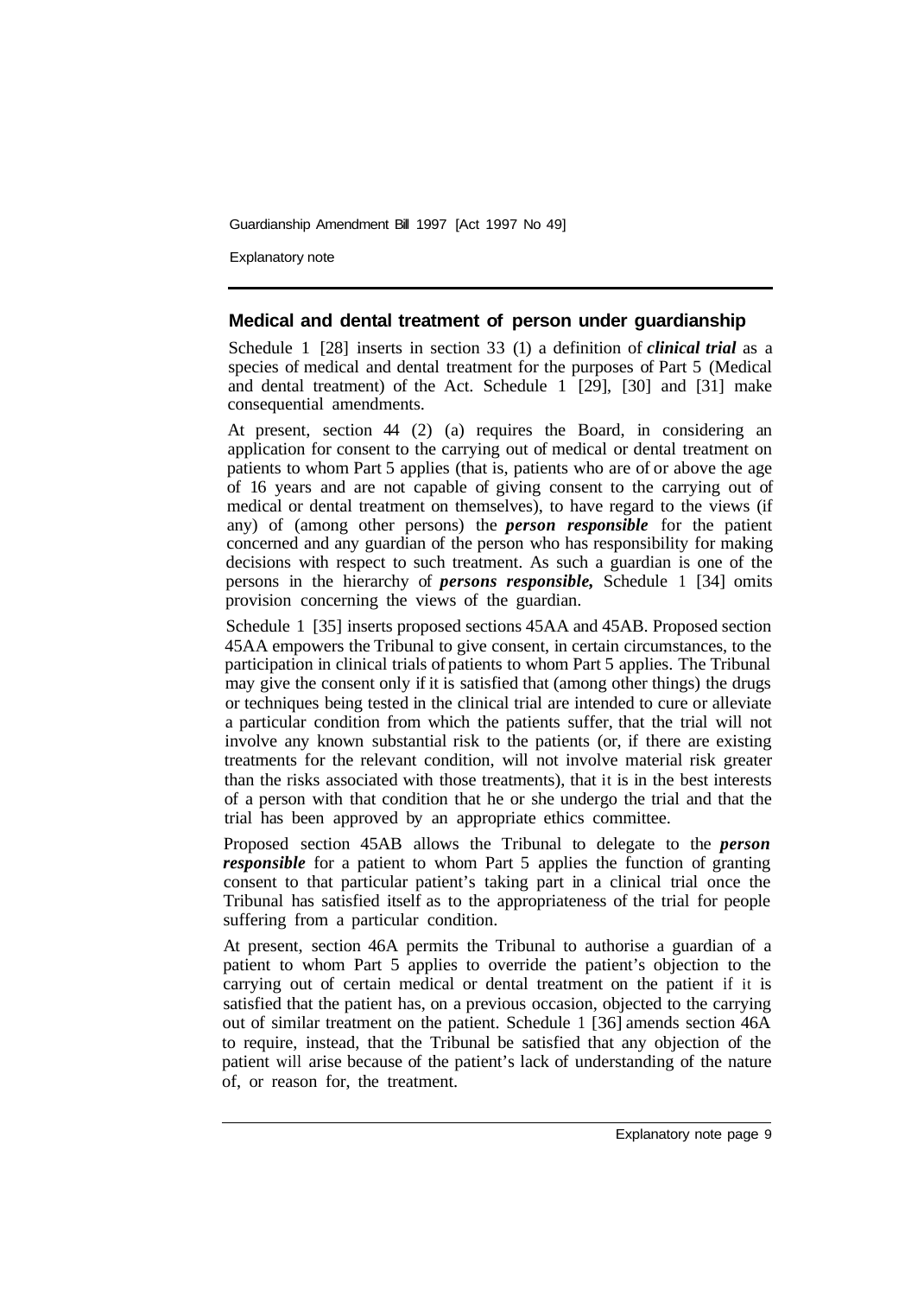Explanatory note

Section 35 makes it an offence for a person to carry out medical or dental treatment on a patient to whom Part 5 applies unless the treatment is authorised as provided in that section. Schedule **1** [33] ensures that the relevant penalty for the offence (imprisonment for 7 years—the same penalty as for carrying out unauthorised *special treatment,* as defined, on such a patient) is provided for the offence of carrying out an unauthorised clinical trial on such a patient.

## **Reciprocal arrangements with other jurisdictions**

Schedule 1 [37] inserts a proposed new Part 5A (Reciprocal arrangements), containing proposed sections 48A and 48B.

Proposed section 48A inserts a definition of *corresponding law* for the purpose of the proposed Part.

Proposed section 48B allows a person appointed as a guardian or the manager of another person's property and affairs under a corresponding law to be recognised as such in New South Wales and to exercise functions in New South Wales as if the person had been appointed under the *Guardianship Act 1987.* 

### **Amendments relating to proceedings of the Tribunal**

Section 51 provides that the Tribunal is to be constituted by no fewer than 3 and no more than 5 members for the purpose of exercising its functions. Schedule 1 [38] inserts proposed section  $51A$ , which permits the Tribunal to be constituted by fewer than 3 members when exercising its functions for the purpose of specified procedural matters (such as the granting of leave to appear in a proceeding and the withdrawal of an application to the Tribunal) or when giving consent to the carrying out of *minor medical or dental treatment* (but not *major treatment, special treatment* or treatment by way of a *clinical trial).* 

Schedule 1 [39] omits provisions relating to the procedure of the Tribunal in proceedings before it under the *Protected Estates Act 1983.* There will be no such proceedings under the Act as amended.

Schedule 1 [40], [41], [43] and [44] ensure that the provisions restricting the publication of the names of certain persons to whom proceedings before the Tribunal relate, and the right of appearance of those persons, extend to persons in respect of whose estate a financial management order is made and persons in respect of whom an application or request under the proposed Parts 2 (Appointment of enduring guardians) and 3A (Financial management) is made.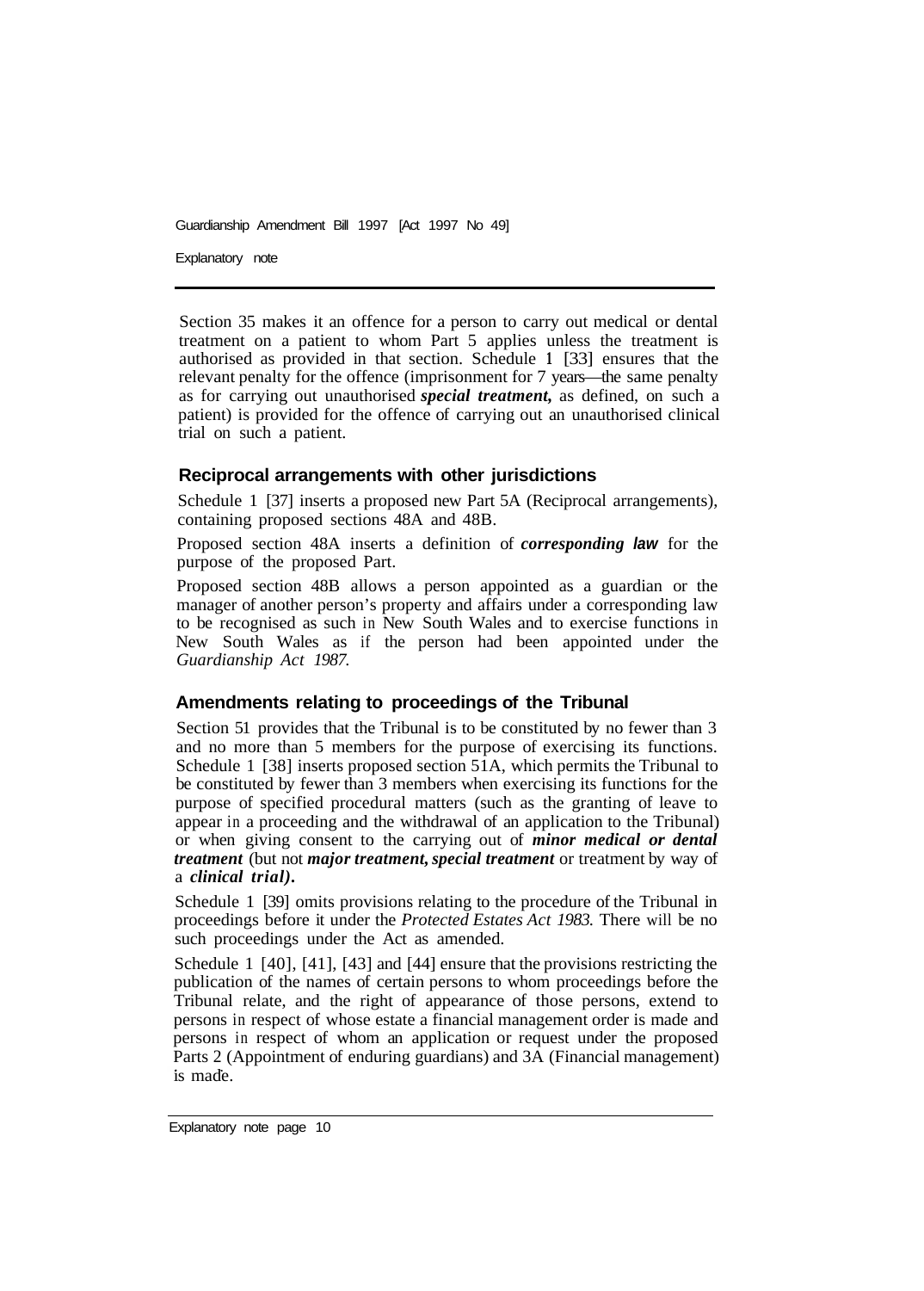Explanatory note

Schedule 1 [42] inserts proposed section 57A, which allows the Tribunal to join as a party to proceedings before it any person who, in the opinion of the Tribunal, should be a party to the proceedings.

At present, section 60 allows the member presiding at a sitting of the Tribunal to compel the attendance of witnesses before (and the production of documents to) the Tribunal, to require that a witness give evidence on oath and to administer the oath. Schedule 1 [45] amends section 60 so as to widen the category of members who may carry out those functions to include the President and Deputy President of the Tribunal and any member who is a legal practitioner of at least 7 years' standing who is nominated in writing by the President.

Section 63 currently allows the Minister to determine the allowances and expenses payable to a witness. Schedule 1 [46] amends that section to provide that the determination may, instead, be made by the President of the Tribunal.

Section 66 requires the Tribunal to attempt to conciliate a matter. Schedule 1 [48] amends that section so as to remove that requirement in cases where the Tribunal considers that conciliation is not possible (or appropriate).

At present, section 68 (1) provides that decisions of the Tribunal are to be (among other things) "in the form of an instrument in writing that includes the reasons for the decision". Schedule 1 [51] repeals and re-enacts that subsection and inserts proposed subsections  $(1A)$ – $(1C)$ . The section as amended allows the Tribunal to make an order orally at a hearing, which order takes effect immediately, unless it provides otherwise or is stayed in consequence of an appeal. The section also requires the Tribunal to confirm the decision in writing to each party to the proceedings as soon as practicable. The Tribunal must also provide each party with written reasons for the decision, unless the decision concerns a procedural matter specified in proposed section 51A (1) (b) or is an adjournment under section 64 (2). However, written reasons for those decisions must be provided if a party to the proceedings requests them or an appeal against the decision is lodged.

Schedule 1 [49] amends section 67 to specify the time allowed for lodging an appeal against a decision of the Tribunal concerning procedural matters specified in proposed section 51A (1) (b) and adjournments under section 64  $(2)$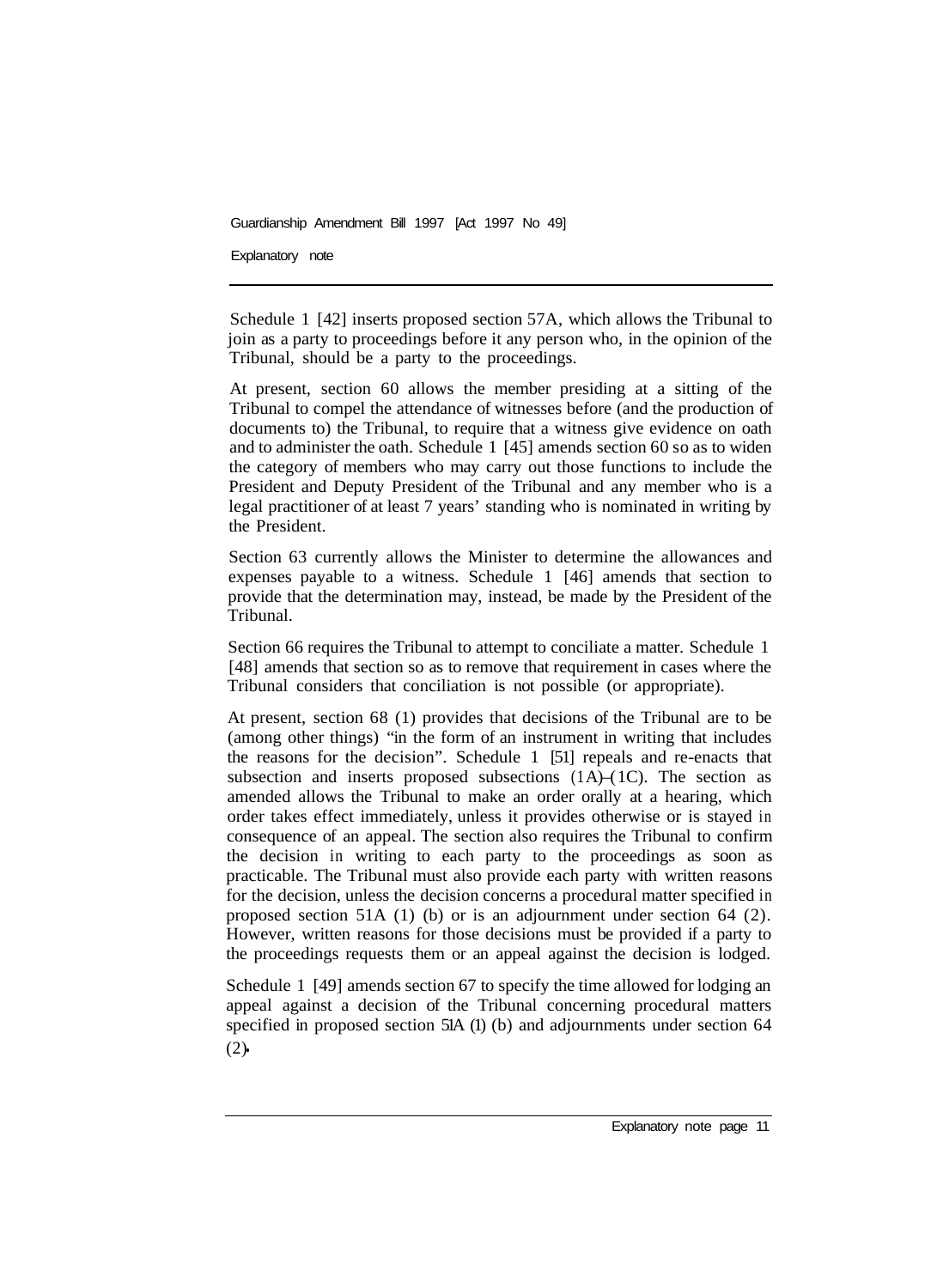Explanatory note

#### **Miscellaneous amendments**

Schedule 1 [8] inserts proposed sections 3B–3F.

Proposed section 3B provides that notes in the Act are explanatory only and do not form part of the Act.

Proposed section 3C makes it clear that a guardianship order can be made in respect of a person who is a patient within the meaning of the Mental Health Act 1990, but that any such order is effective only to the extent that it is consistent with any determination or order made under that Act in respect of the person. Schedule 1 [24] makes a consequential amendment.

As well as setting out the meaning of *persons responsible* (as referred to earlier in this Explanatory Note), section 3A (which is repealed by Schedule 1 [7]) currently gives examples of the circumstances in which a person is to be regarded as *having the care of another person* and specifies the circumstances in which a person is a *close friend or relative* of another person for the purposes of the Act. Proposed section 3D and 3E re-enact the matter relating to persons who *have the care of another person* and *close friend or relative.* The sole change to that matter is an addition to the category of persons who are not to be regarded as a *close friend or relative* of another person. The additional category is persons who have a financial interest in any services that they provide to the other person.

As explained under the heading "Terms", proposed section 3F specifies the persons who are "parties" for the purposes of various proceedings before the Tribunal.

Schedule 1 [52] requires the Tribunal to furnish an annual report on its work and activities to the Minister, who must cause the report to be tabled in both Houses of Parliament.

Schedule 1 [50] provides that the Tribunal is not liable for any costs relating to any of its orders or decision against which an appeal is made, or to the appeal itself. This provision is similar to section 21 (1) of the *Protected Estates Act 1983.* 

Schedule l [53] omits a regulation-making power in relation to the original Part 2 of the Act (which has been repealed).

Schedule 1 [54] is a formal provision giving effect to the Schedule of savings and transitional provisions inserted by Schedule 1 [55].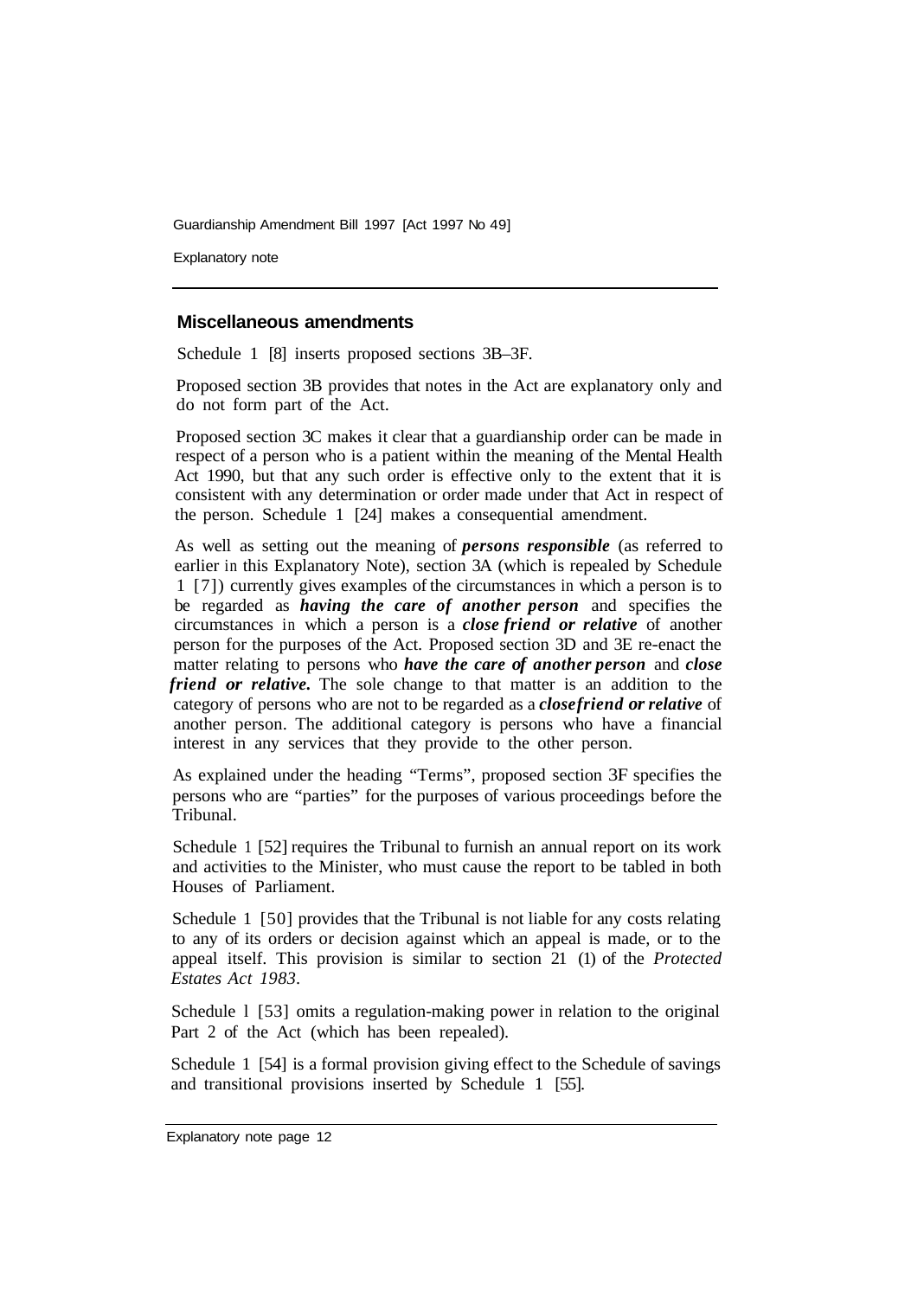Explanatory note

#### **Schedule 2 Amendment of Protected Estates Act 1983**

Schedule 2 [1], [2] and [19] are Consequential on the Guardianship Board's change of name to the Guardianship Tribunal.

Schedule 2 [3] and [20] are consequential on the *Disability Services Act 1993,* which changed the name of the *Disability Services and Guardianship Act 1987* to the *Guardianship Act 1987.* 

Schedule 2 [4], [7]–[10], [ 14], [16], [17], [18] and [22] are consequential on the proposed insertion of Part 3A (Financial management) in the *Guardianship Act 1987.* 

Schedule 2 [5] expands the meaning of estate for the purposes of the Act in view of the Guardianship Tribunal's power under proposed section 25E of the *Guardianship Act 1987* to exclude a specified part of a person's estate from a financial management order made in respect of the estate. Schedule 2 [21] amends section 76 (Powers of attorney) in view of that proposed power so as to provide that the Guardianship Tribunal may make orders to the effect that any existing power of attorney is to remain in force in respect of so much of the estate as is under the control of the protected person concerned.

Schedule 2 [6] repeals the statutory right of the Guardianship Tribunal to refer certain inquiries to the Protective Commissioner.

Schedule 2 [11] amends section 21 to remove the right to appeal under the *Protected Estates Act 1983* against a financial management order made by the Guardianship Tribunal. Since that Tribunal will make such orders under proposed Part 3A (Financial management) of the *Guardianship Act 1987,*  appeals against those orders will also be made under that Act. Schedule 2 [12] and [13] make consequential amendments.

Schedule 2 [15] inserts proposed section 23A, which makes it clear that a protected person (within the meaning of the *Protected Estates Act 1983)* has no power to deal with so much of his or her estate as is committed to the management of another person under the *Protected Estates Act 1983* or the *Guardianship Act 1987.* However, the manager of the estate may authorise the protected person to deal with a specified part of the estate.

# **Schedule 3 Amendment of other Acts**

Schedule 3 amends the *Services (Complaints, Appeals and Monitoring) Act 1993* and the *Statutory and Other Offices Remuneration Act*